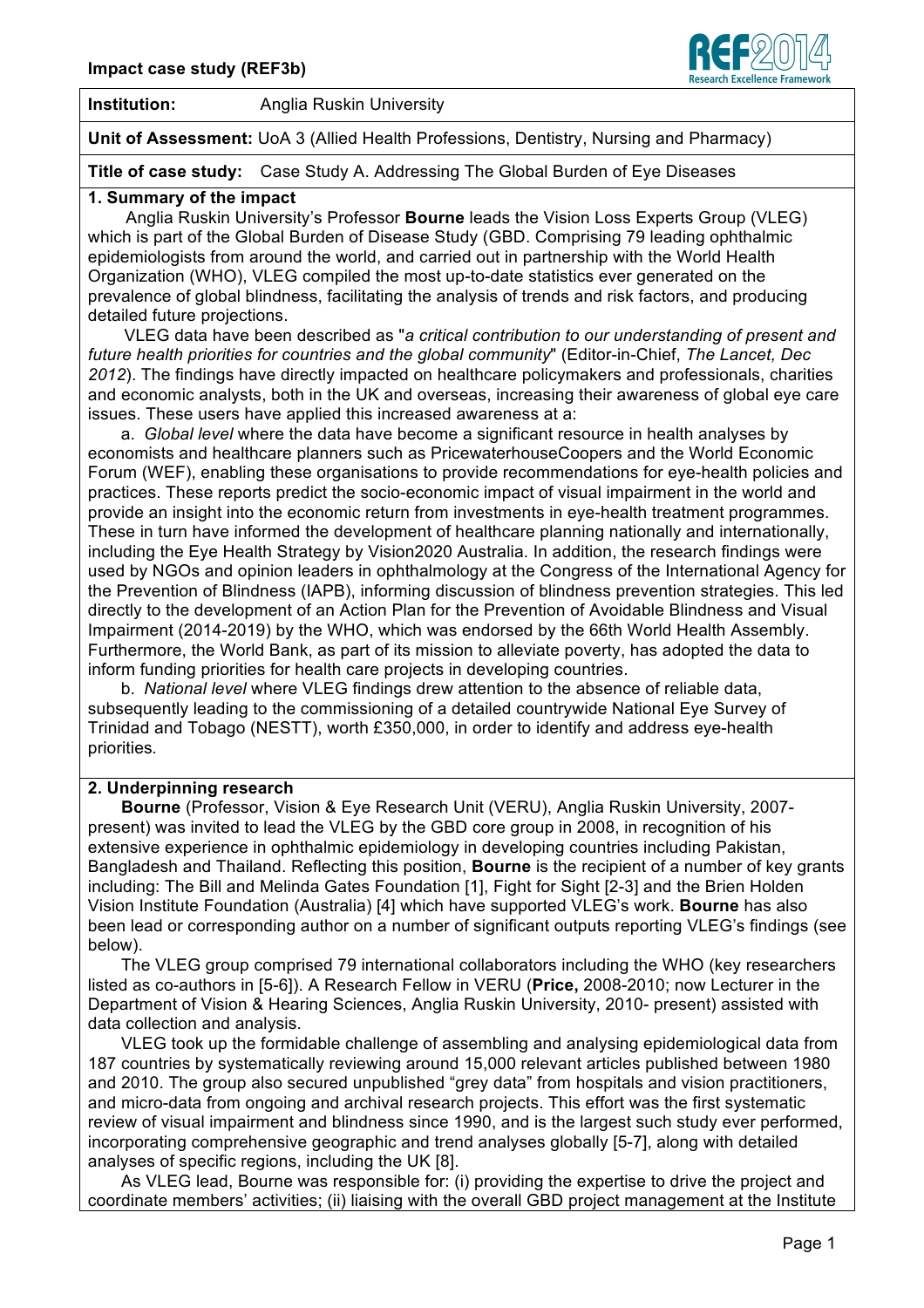

of Health Metrics and Evaluation (IHME) at the University of Washington; (iii) determining how the systematic data would be collected, analysed and presented.

 VLEG data, with the rest of GBD data were subject to a battery of modelling and meta-analysis, leading to the production of comparable metrics about eye disease, including years lived with disability (YLDs) [9] and disability-adjusted life years (DALYs) [10]. Causes of visual impairment were included in the estimation of region-specific data. The study found a fall in the prevalence of avoidable blindness and visual impairment in 2010 compared to 1990. However, it identified an increasing number of older people with visual impairments, and continuing gender disparity. Some 32.4 million people across the globe were blind in 2010, of which 19.6 million (60%) were female. A further 191 million had moderate/severe visual impairment, of which 109 million (57%) were female [5-6]. Furthermore, VLEG data describes a wider range of severities and conditions than had been studied previously, including near/distance vision and milder grades of visual impairment that affect quality-of-life and employment potential, such as the ability to read/write and drive a motor vehicle.

 Reflecting the perceived importance of the work and to promote its wide dissemination, VERU has secured the funding for VLEG from the Brien Holden Vision Institute Foundation (Australia) [4]. Working in partnership with the WHO, this funding will enable VLEG data to be maintained and updated for another 5 years. The funding will also be used to develop an online data repository and visualisation tool that will enable a much larger audience, including the public, to freely view and use VLEG data. The commissioning of a fully searchable website, to be hosted by the IAPB, will allow users to select regions or countries of interest and obtain visual impairment and blindness prevalence data, which can be grouped by age, gender, severity and other factors. This will raise public awareness of global eye health issues and highlight local causes and risk factors.

# **3. References to the research**

*Grants :* 

- 1. **Bourne R** (2008-2010). "Global Burden of Disease Study". *Bill & Melinda Gates Foundation*, US\$25,000.
- 2. **Bourne R**, **Price H**, Taylor H, Mathers C, Leasher J (2010-2011). "Global Burden of Diseases, Injuries and Risk Factors study (GBD Study) - Modelling of global prevalence of visual impairment and blindness". *Fight for Sight*, £14,652.
- 3. Braithwaite T, **Bourne R,** Pesudovs K (2012-2013). "National Eye Survey of Trinidad and Tobago (NESTT): The Impact of Vision Loss on Quality of Life". *Fight for Sight*, £15,000.
- 4. **Bourne R**, Stevens G (2011-2017). "Global Visual Impairment and Blindness database & Visualisations Study". *Brien Holden Vision Institute*, £168,262.

# *Publications :*

- 5. Stevens G, White R, Flaxman S, **Price H**, Jonas J, Keeffe J, Leasher J, Naidoo K, Pesudovs K, Resnikoff S, Taylor T, **Bourne R,** (2013). Global Prevalence of Vision Impairment and Blindness: Magnitude and Temporal Trends, 1990-2010. **120**(12), 2377-84, *Ophthalmology*, doi: 10.1016/j.ophtha.2013.05.025.
- 6. **Bourne R,** et al (2013). Causes of vision loss worldwide, 1990–2010: a systematic analysis. *The Lancet Global Health*, Early Online Publication, 11 November 2013. doi:10.1016/S2214- 109X(13)70113-X http://www.thelancet.com/journals/langlo/article/PIIS2214-109X(13)70113- X/abstract
- 7. **Bourne R, Price H,** Stevens G. (2012). Global Burden of Visual Impairment and Blindness. *Archives of Ophthalmology*, **130**(5), 645-647, doi: 10.1001:archophthalmol.2012.1032
- 8. Murray CJL, *et al.* [with **Bourne, R**] (2013). UK Health Performance: Findings of the Global Burden of Disease Study 2010. *Lancet*, **381**(9871), 997-1020, doi:10.1016/S0140- 6736(13)60355-4.
- 9. Vos T, *et al.* [with **Bourne R**] (2013). Years lived with disability (YLDs) for 1160 sequelae of 289 diseases and injuries 1990–2010: a systematic analysis for the Global Burden of Disease Study 2010. *The Lancet*, **380** (9859), 2163-2196, doi: 10.1016/S0140-6736(12)61729-2.
- 10. Murray CJL, *et al.* [with **Bourne R**] (2013). Disability-adjusted life years (DALYs) for 291 diseases and injuries in 21 regions, 1990–2010: a systematic analysis for the Global Burden of Disease Study 2010. *The Lancet*, **380**(9859), 2197-2223, doi: 10.1016/S0140- 6736(12)61689-4.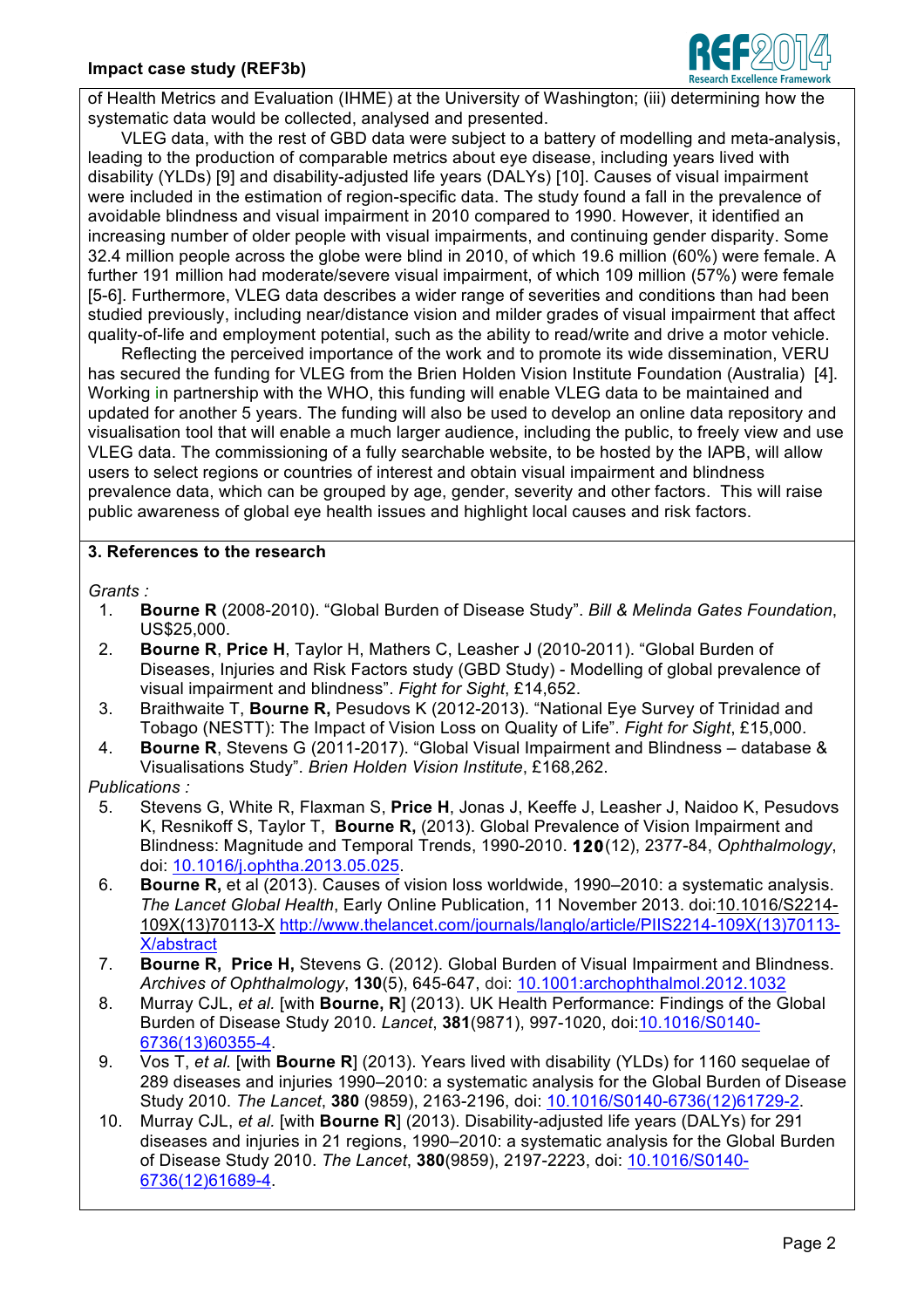

#### **4. Details of the impact**

 The richness and detail of VLEG data enables its users (government policymakers, nongovernmental organisations including healthcare providers and charities, researchers and educators, *inter alia*) in countries worldwide to obtain location-relevant information, rather than relying upon data from neighbouring regions, or data that has been amalgamated across regions. This provides a more accurate view of the specific issues faced by each country which, due to differing risk factors, may differ markedly from their neighbours. For example, users can assess the impact of gender, age, ethnicity and other predictive variables in their region to establish specific eye care priorities. In addition, this has enabled the data to be used in third-sector reports that estimate the global economic cost of unmet eye-health issues, impacting on policy of global aid agencies. Where data were found to be sparse (e.g. the Caribbean), this has stimulated governments to commission new, country-based population studies. Finally, the data has also formed the basis of training events with key policymakers and healthcare professionals, impacting on their professional practice.

 The initial tranche of VLEG data and analyses (together with other GBD data) were released recently in the first ever dedicated special issue of *The Lancet* (Dec 2012) which was launched by the UK Department of Health [8-10 section 3]. This was followed by outputs which specifically detail the global prevalence of visual impairment published in Ophthalmology [5 section 3] and Lancet Public Health [6 section 3]. The summary VLEG data were made available in 2012 through a database held by the WHO, replacing far less-detailed and accessible paper-based statistics [1]. The database, which is available on request to users, enables ready access to information which can guide policy decisions and support epidemiological research.

# *A. Impacts on the Economy and International Development*

 VLEG findings were used in the global analyses of eye-health economics carried out by PricewaterhouseCoopers's economic reports *'Price of Sight'* and '*Investing in Vision'* (Feb 2013) [2]*.*  This economic report calculates the costs and benefits of achieving the IAPB's VISION 2020 goal of eliminating avoidable blindness by the year 2020. It highlights the importance of eye-health for economic prosperity. Key findings include: "*In developing countries, an additional investment of only US\$2.20 per capita per year for 10 years is required to eliminate avoidable blindness and visual impairment*" and "*In developing countries, the economic benefits of eliminating avoidable blindness and visual impairment outweigh the costs by a factor of 4 to 1*". The report identifies economic incentives for other governments and third-sector organisations to invest in eye-health programmes, improving public health and economic productivity, as seen, for example, in the draft Eye Health Strategy by Vision2020 Australia for 2014 to 2019 [3] (May 2013).

The World Bank has adopted the GBD (including the VLEG) data to inform funding strategies and priorities for developing countries via its International Development Association, whose core mission is to reduce global poverty. In a *Lancet editorial* (Dec 2012), the President of the World Bank, states that the World Bank "*continues to make extensive use of this signal contribution to global health*", and that the data will "*set the terms of health policy, planning, and funding discussions for years to come*" [4].

The WEF have used VLEG data in the design of their *Human Capital Initiative*, to demonstrate the detrimental effect of visual impairment on a nation's economic potential and productivity [5]. WEF has selected "eyesight quality" as a key component to ascertain how population demographics change over time, and to ascertain how blindness degrades economic potential.

Drawing directly upon the GBD VLEG data, the Global Indicators for Blindness Prevention (GIBP) project has produced a framework for assessing the progress of the various global initiatives that aim to eliminate avoidable blindness by identifying areas or countries that urgently require resources (2012). Sponsored by The Fred Hollows Foundation, the project began at the Centre for Eye Research Australia (CERA) and uses various indicators (including causes of vision loss and availability/affordability of eye-care services) as important indicators.

Finally, the VISION2020 (Right to Sight) initiative, a joint programme of the WHO and the IAPB, released an IAPB Briefing Paper in 2012 [6], referring directly to VERU at Anglia Ruskin University and a key publication by **Bourne** ([5] section 3 above). The avowed purpose of IAPB Briefing Papers is to inform IAPB members and others about important and emerging issues affecting the elimination of avoidable blindness and the development of eye health systems.